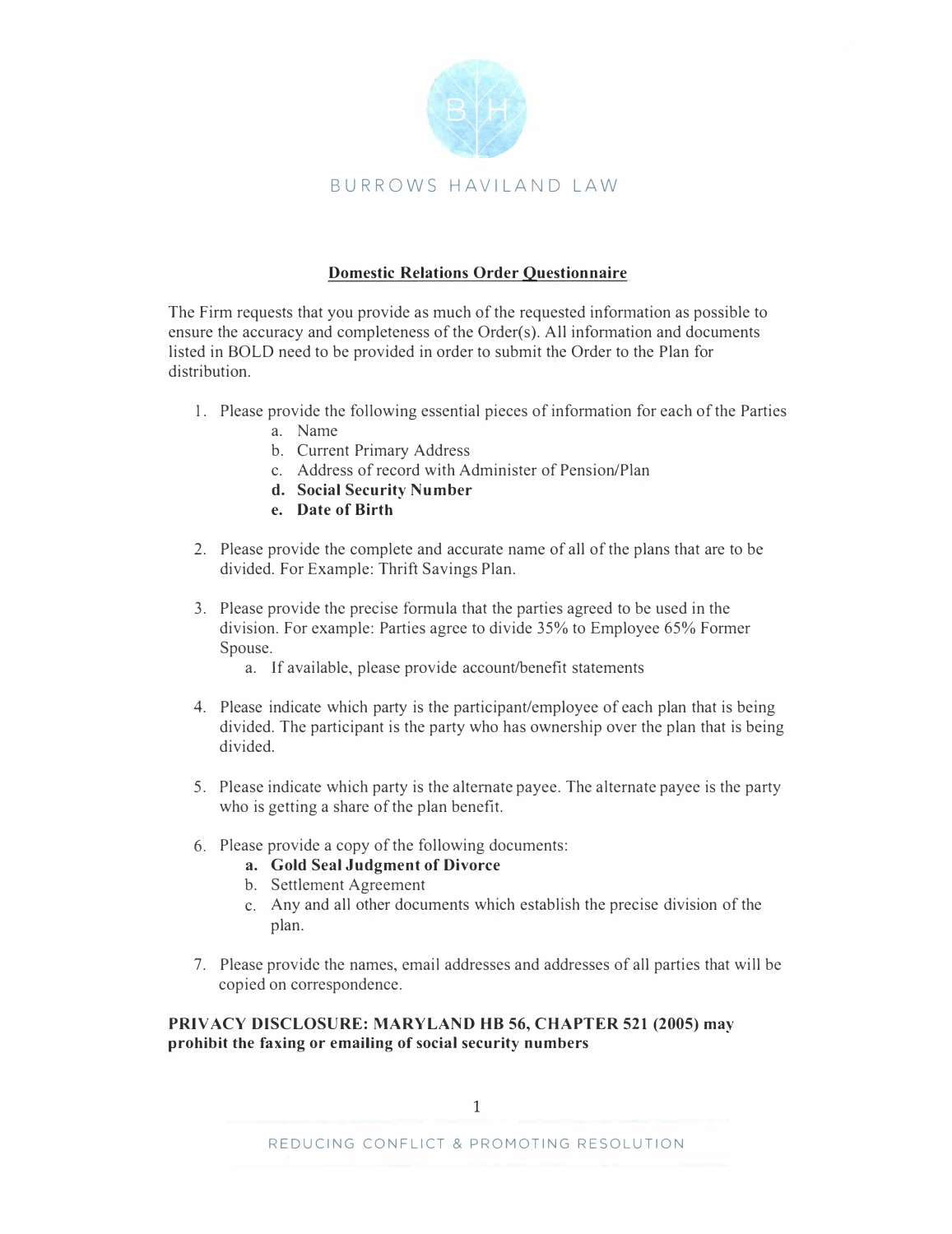# PRIVACY DISCLOSURE: MARYLAND HB 56, CHAPTER 521 (2005) may prohibit the faxing or emailing of social security numbers

## **Court Order Fact Sheet** (To be filled out by Client or his/her Representative)

1. Plan Participant

Full Name:

Address:

# Date of Birth:

## **Social Security Number:**

Telephone Number:

Email address:

Date of Retirement:

Date of Hire:

Attorney Name and phone number:

2. Alternate Payee:

Full Name:

Address:

Date of Birth:

#### **Social Security Number:**

Telephone Number:

Email address:

Attorney Name and phone number:

3. Date of Marriage: